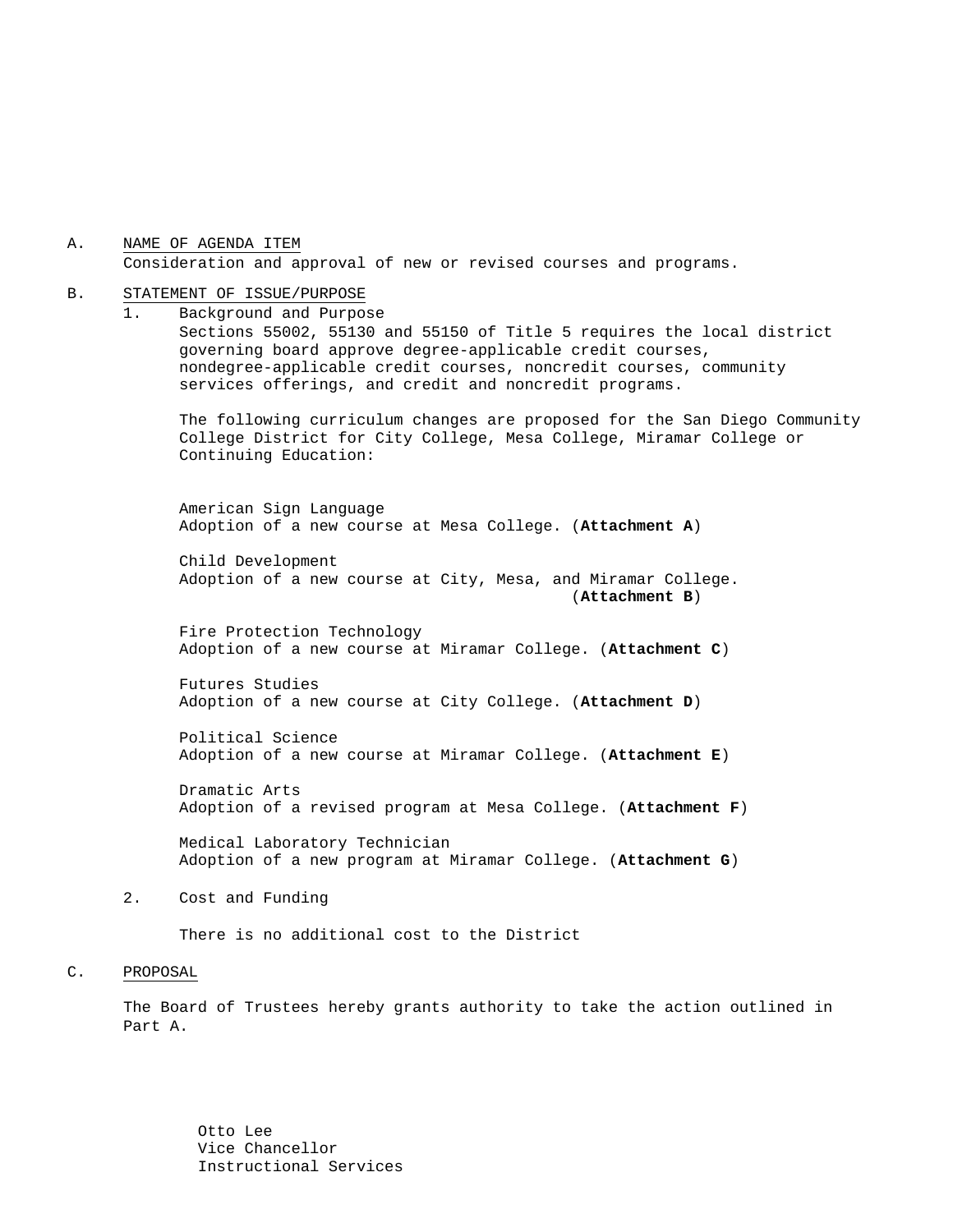Adoption of a new course at Mesa College.

Proposed course at Mesa College:

### **225 Introduction to Linguistics of American Sign Language**

**48 - 54 hours lecture, 3 units Grade Only** 

*Corequisite: Completion of or concurrent enrollment in:* American Sign Language/Interpreting 108 and 216, each with a grade of "C" or better, or equivalent. This course is designed to provide students with an analysis of the symbolic and linguistic structure of American Sign Language (ASL) and English including other spoken languages, other sign languages, and other related sign systems. Topics include phonology, morphology, syntax, semantics, pragmatics, grammar and discourse. This course examines the bilingual and bicultural practices, language acquisition, sociolinguistics and related research. This course is intended for students who plan to transfer and/or are interested in learning about the linguistic aspects of American Sign Language. (FT) Associate Degree Credit & transfer to CSU and/or private colleges and universities.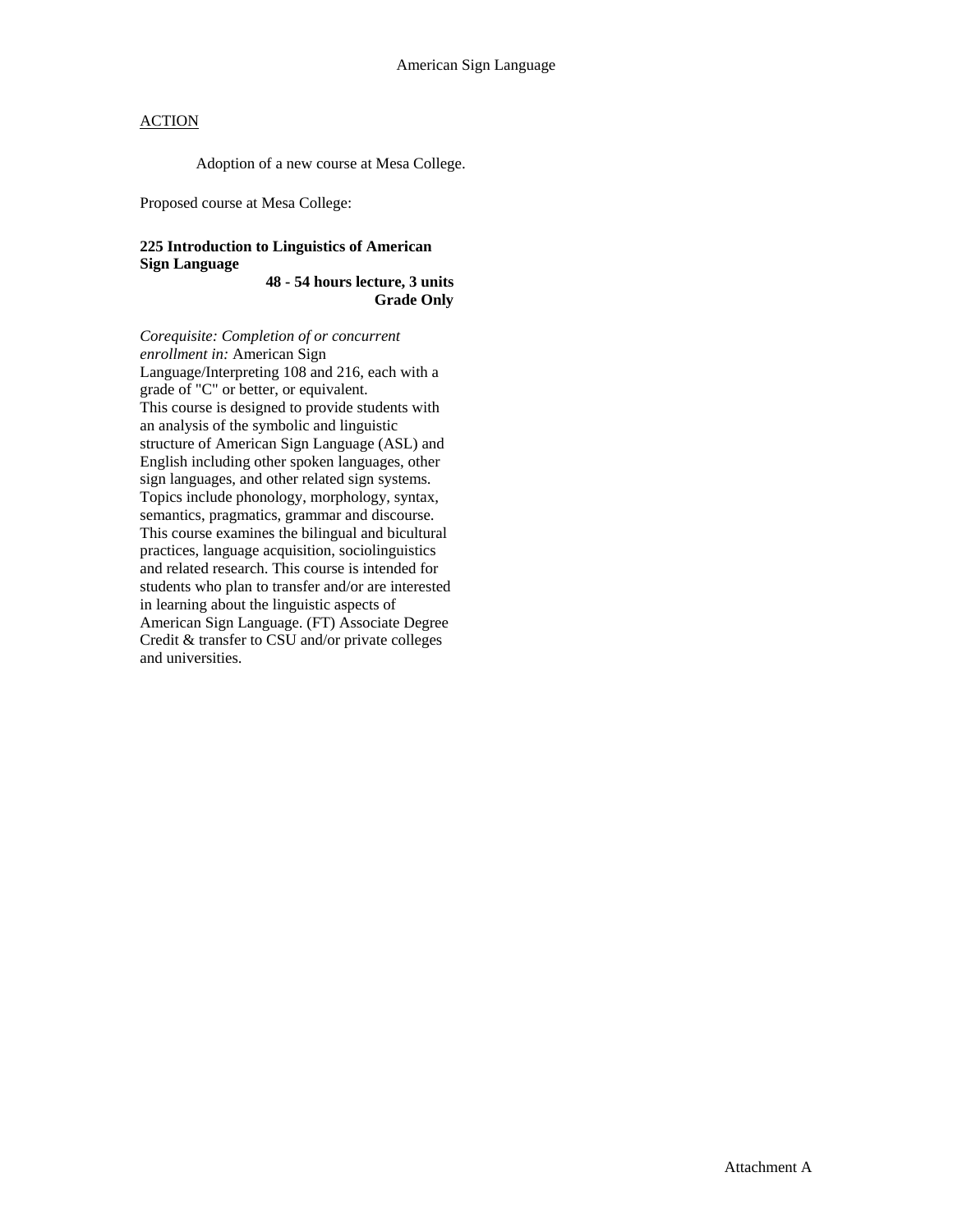Adoption of a new course at City, Mesa, and Miramar College.

Proposed course at City, Mesa, and Miramar College:

#### **133 Language and Literature 48 - 54 hours lecture, 3 units**

# **Grade Only**

*Advisory:* English 42 and English 43, each with a grade of "C" or better, or equivalent, or Assessment Skill Levels R4 and W4. *Limitation on Enrollment:* This course is not open to students with previous credit for Child Development 131. This course introduces the function of language and literature in early childhood educational programs. It emphasizes the development of language and literature curriculum activities, basic teaching skills, guidance techniques, equipment and materials, and opportunities to assist learning among English Language Learners. Students select appropriate activities for a variety of age groups and maturity levels based on child development theories and concepts. This course may be used for licensing, child development permits, transfer, and general interest for working with children. (FT) Associate Degree Credit & transfer to CSU and/or private colleges and universities.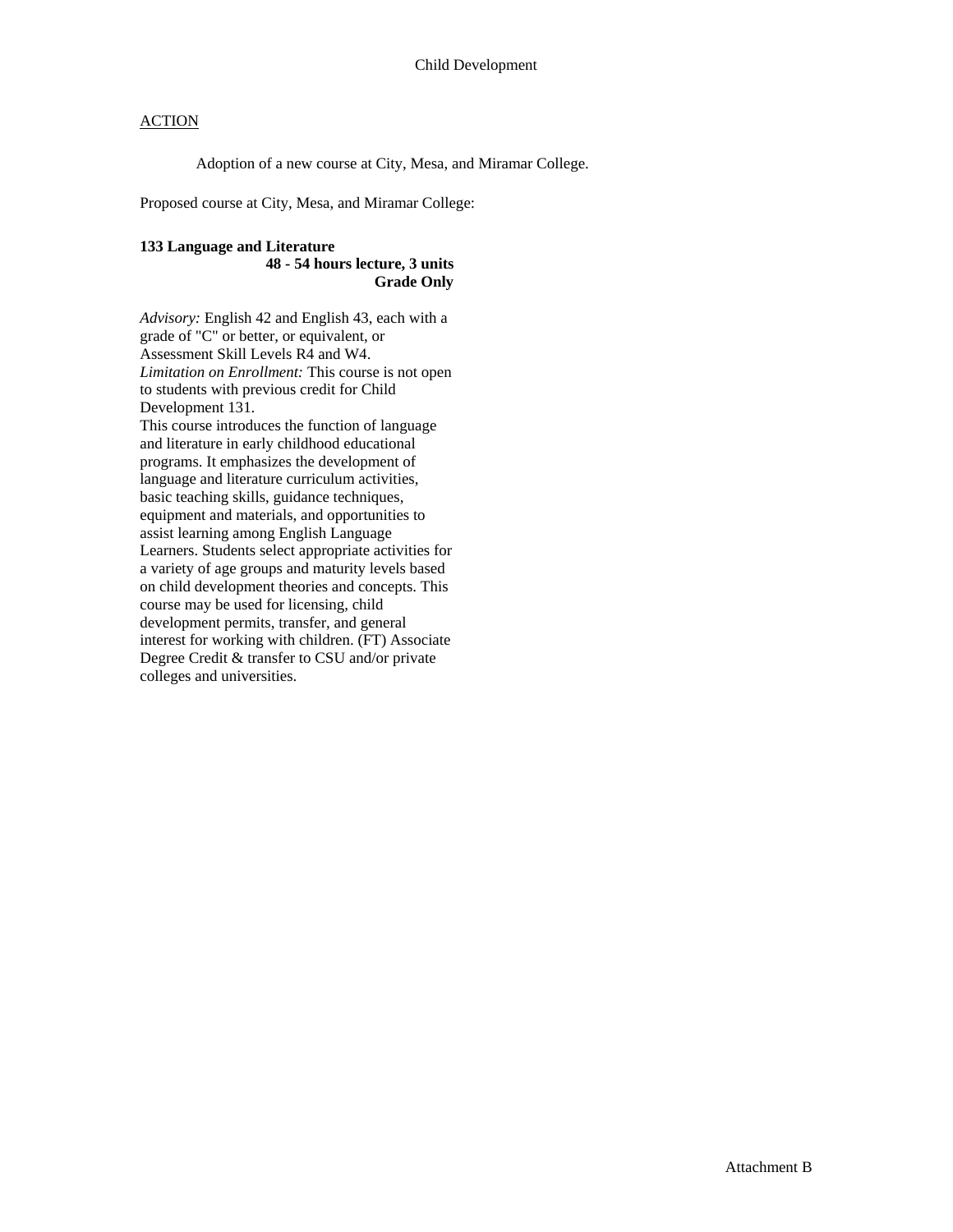Adoption of a new course at Miramar College.

Proposed course at Miramar College:

#### **168 Lifeguard Beach Management 56 - 63 hours lecture, 3.5 units Grade Only**

*Prerequisite:* Fire Protection Technology 160 with a grade of "C" or better, or equivalent. This advanced course provides lifeguard beach management training for those aspiring to supervise or act as lead ocean lifeguard personnel. Topics include resource and equipment deployment strategies, water observation and beach coverage systems and methods, and lifeguard resource and personnel coordination. (FT) Associate Degree Credit & transfer to CSU and/or private colleges and universities.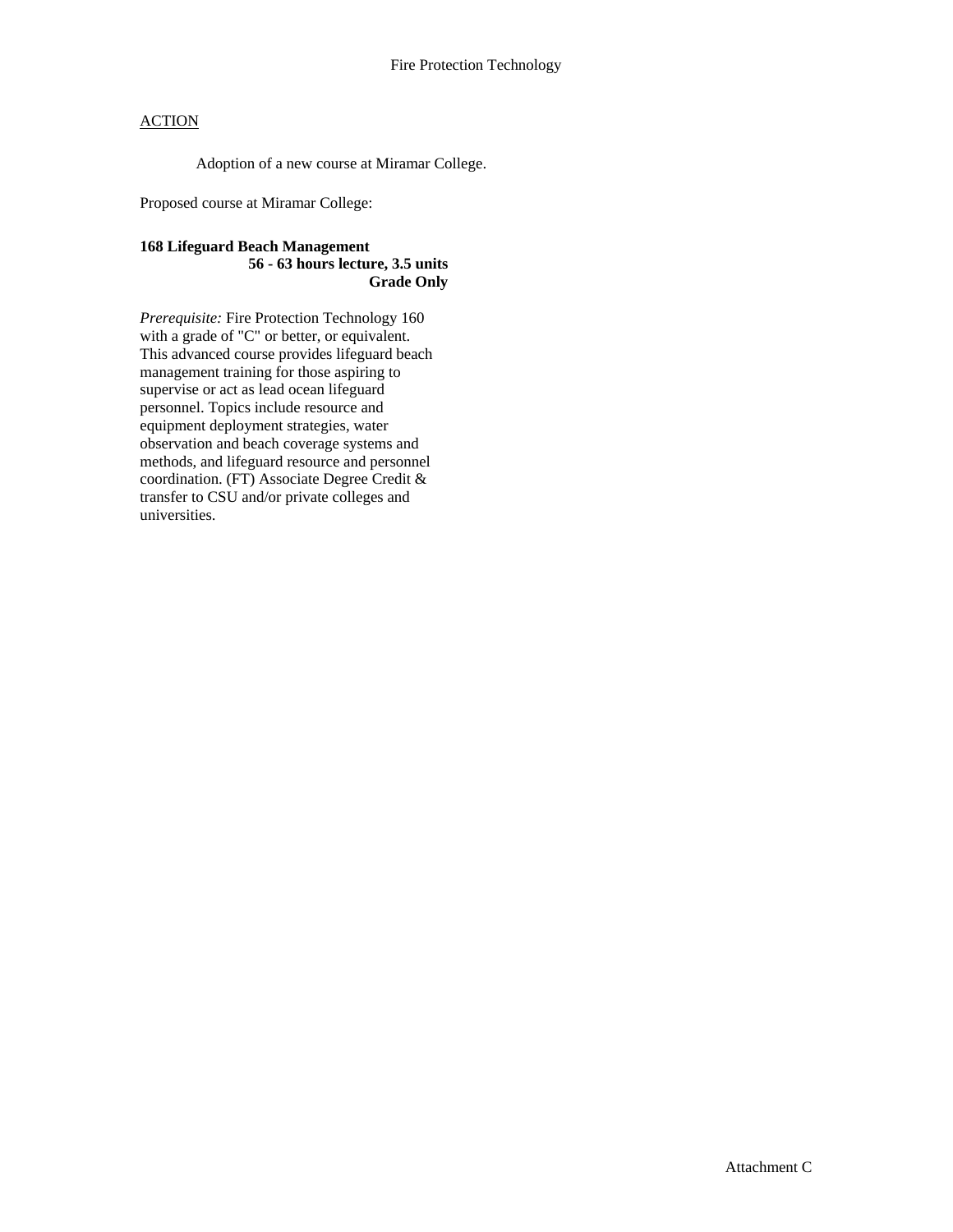Adoption of a new course at City College.

Proposed course at City College:

#### **277C Service Learning -- Community: Futures Studies**

**16 - 54 hours lecture, 1-3 units Grade Only** 

*Corequisite: Completion of or concurrent enrollment in:* Futures Studies 101 with a grade of "C" or better, or equivalent. *Advisory:* English 48 and English 49, each with a grade of "C" or better, or equivalent, or Assessment Skill Levels R5 and W5. Students in this course develop and implement service learning projects to help the college's community under the supervision of college faculty and in cooperation with the staff of community organizations and agencies. Projects may include collaboration with community projects and agencies and educational serviceoriented projects for the college's community. Students gain hands-on experience in project planning, development, implementation and evaluation. Students meet weekly to receive support training and development opportunities regarding best practices in Service Learning. This course is intended for students from any discipline who are interested in project development, development of teaching skills, or enhancement of communication and planning skills. Course segments may be taken in any order. The combined credit for all 277C discipline courses may not exceed three units. (FT) Associate Degree Credit & transfer to CSU and/or private colleges and universities.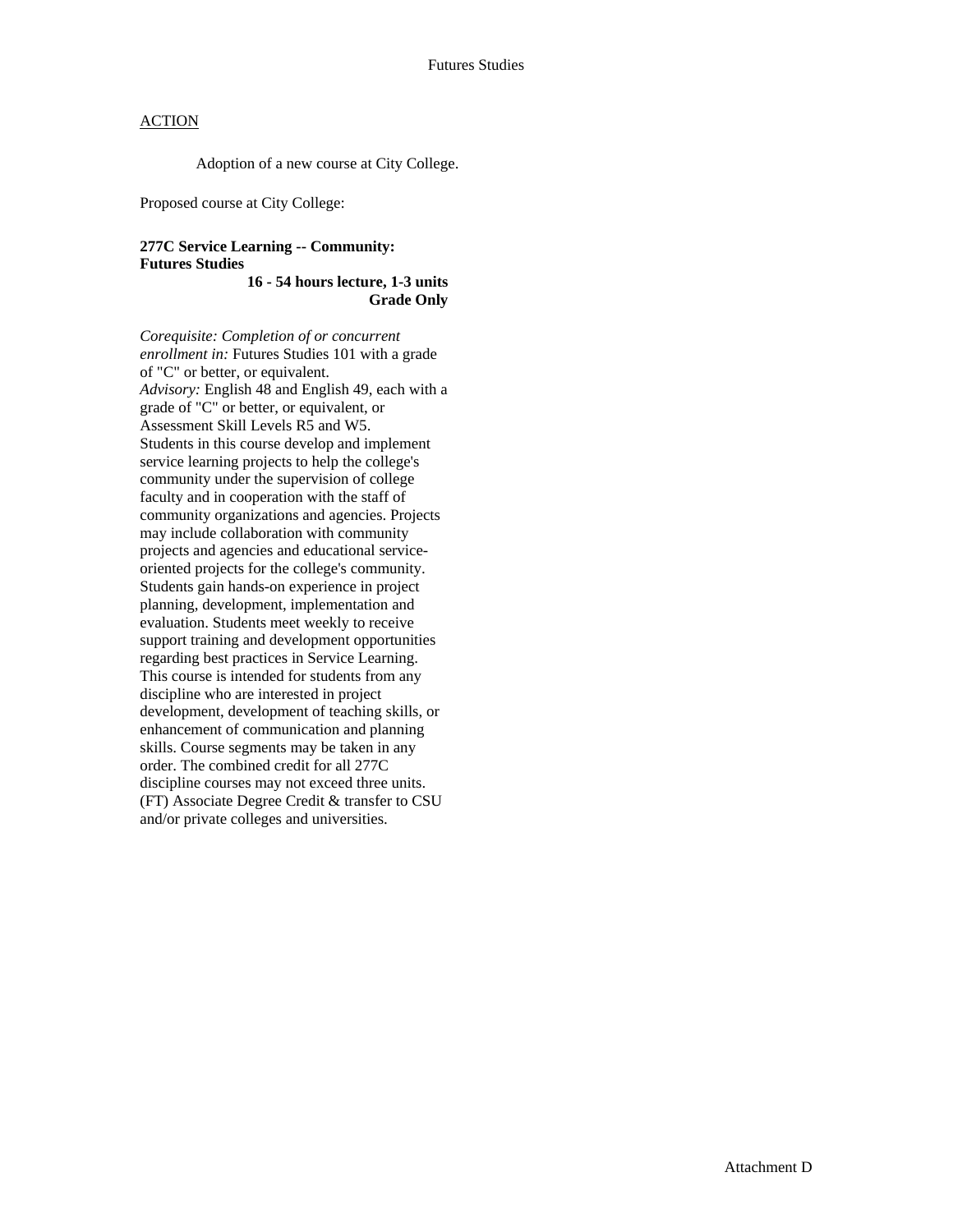Adoption of a new course at Miramar College.

Proposed course at Miramar College:

#### **277D Service Learning in College Governance 48 - 162 hours other, 1-3 units Letter Grade or Pass/No Pass Option**

*Advisory:* English 48 and English 49, each with a grade of "C" or better, or equivalent, or Assessment Skill Levels R5 and W5. *Limitation on Enrollment:* Must obtain an Add Code from the instructor for enrollment. In this course, students gain knowledge and experience in local government processes through direct involvement in college shared governance bodies. California community college districts are special-purpose local governments with decision-making processes and procedures similar to other local government organizations. Students in this course will serve as members of at least one college governance committee and participate in associated campus decision-making processes under the supervision of college faculty. One unit of credit is normally awarded for participation on one shared governance committee. Class lecture time is used to explore college governance in the context of local government processes, discuss learning experiences, reflect on self-development, and review assignments. This course is intended for students from any discipline who are interested in local or college level political processes. The combined credit for all 277D discipline courses may not exceed three units. (FT) Associate Degree Credit & transfer to CSU and/or private colleges and universities.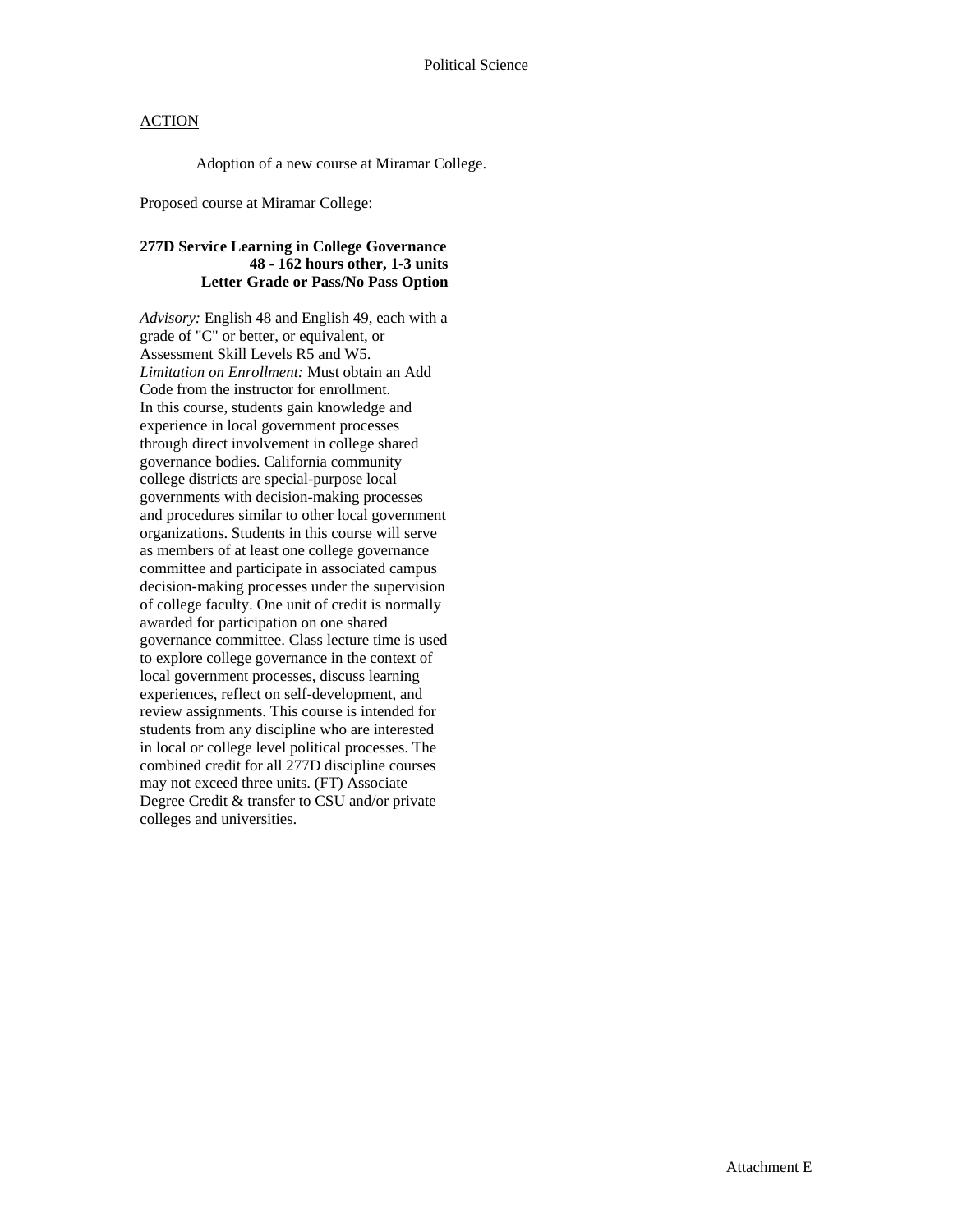Adoption of program revision at Mesa College.

Proposed program revision at Mesa College:

# **Associate in Arts Degree Dramatic Arts**

| <b>Courses Required for the Major:</b>            | Units |
|---------------------------------------------------|-------|
|                                                   |       |
| DRAM 100A Fundamentals of Performance and         |       |
|                                                   |       |
| DRAM 100B Fundamentals of Performance and         |       |
|                                                   |       |
| DRAM 112 Introduction to Script Analysis 3        |       |
|                                                   |       |
| DRAM 165 Introduction to Stage Movement 3         |       |
| DRAM 200A Fundamentals of Performance and         |       |
|                                                   |       |
| DRAM 200B Fundamentals of Performance and         |       |
|                                                   |       |
| DRAM 250 Rehearsal, Production and Performance  4 |       |

While the required courses for the major in Dramatic Arts are intended to give the student a broad understanding of the various areas of study in the Dramatic Arts, required elective classes give the student the option to pursue one of those areas in more detail. For the student interested in acting, additional acting classes. movement classes or voice classes are recommended. The technician/design student would pursue classes in art history, fashion history or practical lab courses. The student interested in production management should enroll in accounting and business classes that would further their base of knowledge in that area.

| <b>Choose Six Units from the Follwoing:</b>       | <b>Units</b> |
|---------------------------------------------------|--------------|
|                                                   |              |
|                                                   |              |
| DRAM 165 Introduction to Stage Movement 3         |              |
|                                                   |              |
|                                                   |              |
|                                                   |              |
| ARTF 151 Three-Dimensional Design 3               |              |
|                                                   |              |
|                                                   |              |
| FASH 120 Fashion History and Trends 3             |              |
| MUSI 190 The Electronic Music Studio 3            |              |
|                                                   |              |
|                                                   |              |
|                                                   |              |
| BUSE 150 Human Relations in Business 3            |              |
| BUSE 201 Business Organization and Management3    |              |
| DRAM 235 Literature to Life-A Scene Study Course2 |              |
|                                                   |              |
|                                                   |              |
| Total Units = $25-2834$                           |              |